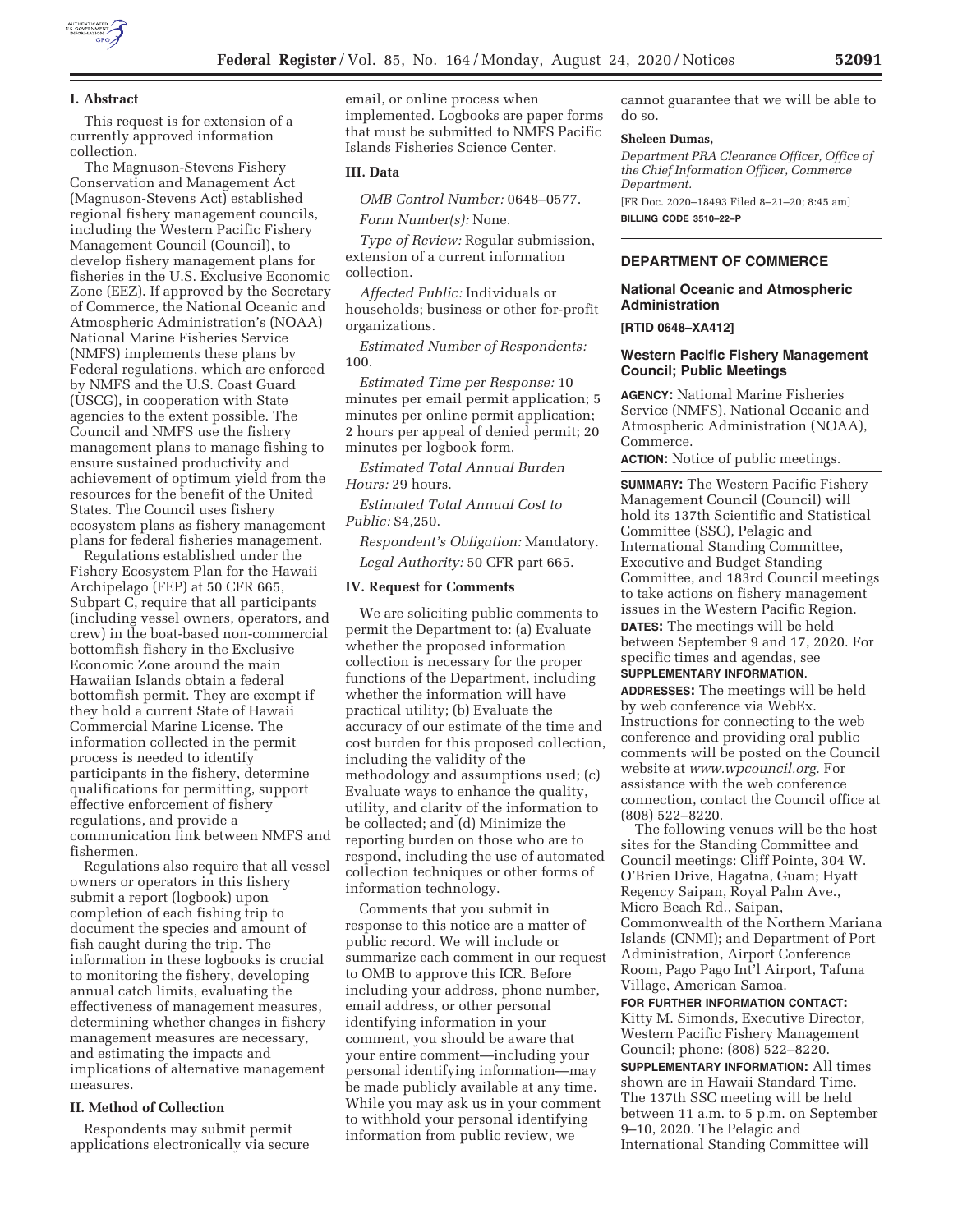be held between 12 p.m. and 2 p.m. on September 14, 2020. The Executive and Budget Standing Committee meeting will be held between 3 p.m. and 5 p.m. on September 14, 2020. The 183rd Council meeting will be held between 11 a.m. and 5 p.m. on September 15 to 17, 2020.

Please note that the evolving public health situation regarding COVID–19 may affect the conduct of the September Council and its associated meetings. At the time this notice was submitted for publication, the Council anticipated convening the Standing Committee and Council meetings by web conference with host site locations in Guam, CNMI and American Samoa. Council staff will monitor COVID–19 developments and will determine the extent to which inperson public participation at host sites will be allowable consistent with applicable local and federal safety and health guidelines. If public participation will be limited to web conference only or on a first-come-first-serve basis consistent with applicable guidelines, the Council will post notice on its website at *www.wpcouncil.org.* 

Agenda items noted as ''Final Action'' refer to actions that result in Council transmittal of a proposed fishery management plan, proposed plan amendment, or proposed regulations to the U.S. Secretary of Commerce, under Sections 304 or 305 of the MSA. In addition to the agenda items listed here, the Council and its advisory bodies will hear recommendations from Council advisors. An opportunity to submit public comment will be provided throughout the agendas. The order in which agenda items are addressed may change and will be announced in advance at the Council meeting. The meetings will run as late as necessary to complete scheduled business.

Background documents for the 183rd Council meeting will be available at *www.wpcouncil.org.* Written public comments on final action items at the 183rd Council meeting should be received at the Council office by 5 p.m. HST, September 11, 2020, and should be sent to Kitty M. Simonds, Executive Director; Western Pacific Fishery Management Council, 1164 Bishop Street, Suite 1400, Honolulu, HI 96813, phone: (808) 522–8220 or fax: (808) 522–8226; or email: *info.wpcouncil@ noaa.gov.* Written public comments on all other agenda items may be submitted for the record by email throughout the duration of the meeting. Instructions for providing oral public comments during the meeting will be posted on the Council website. This meeting will be recorded for the purposes of generating the minutes of the meeting.

## **Agenda for the 137th Scientific and Statistical Committee Meeting**

*Wednesday, September 9, 2020, 11 a.m. to 5 p.m.* 

- 1. Introductions
- 2. Approval of Draft Agenda and Assignment of Rapporteurs
- 3. Status of the 136th SSC Meeting Recommendations
- 4. Report from Pacific Islands Fisheries Science Center Director
- 5. Program Planning and Research
	- A. Interagency U.S. Seafood Trade Task Force
	- B. Report on the Council Response to President Trump's Executive Order 13921 and 13924
	- C. Development of a Council Policy on Offshore Energy
	- D. Public Comment
	- E. SSC Discussion and
	- Recommendations
- 6. Island Fisheries
	- A. Main Hawaiian Island (MHI) *Aprion virescens* (uku) Fishery
	- 1. Report on the Risk of Overfishing (P\*) and Social, Ecological, Ecosystem, Management Uncertainty (SEEM) Analysis
	- 2. Setting Acceptable Biological Catch (ABC) for fishing year 2022–25 (Action Item)
	- B. Options for Hawaii Small-Boat Fishery Permitting and Reporting (Action Item)
	- C. Public Comment
	- D. SSC Discussion and Recommendations
- 7. Protected Species
	- A. Tori Line Demonstrations and Field Trials in the Hawaii Longline Fishery
	- B. Endangered Species Act (ESA) and Marine Mammal Protection Act (MMPA) Updates
	- 1. Status of ESA Consultations
	- 2. Other updates
	- C. Reasonable and Prudent Measures (RPMs) and/or Reasonable and Prudent Alternatives (RPAs) for the Hawaii and American Samoa Longline Fisheries (Action Item)
- D. Public Comment
- E. SSC Discussion and Recommendations

*Thursday, September 10, 2020, 11 a.m. to 5 p.m.* 

- 8. Pelagic Fisheries
	- A. American Samoa Longline Fishery Report
	- B. Hawaii Longline Report Fishery Report
	- C. Oceanic Whitetip (OWT) Shark Population Projections
	- D. OWT Working Group Report and Research Activities
	- E. Roadmap to Effective Area-Based

Management of Blue Water Fisheries

- F. Report on the Hawaii Longline Eddy Project
- G. Bigeye Tuna Recruitment Project
- H. International Fisheries
- 1. North Pacific (NP) Striped Marlin Rebuilding Measures
- 2. Western Central Pacific Fisheries Commission (WCPFC)
- a. 19th International Scientific Committee (ISC) Plenary Outcomes
- b. 16th WCPFC Science Committee
- 3. Tropical Tuna Allocation Concept Paper
- I. Workshop on the Use of C–14 for Tropical Tunas Age Validation J. Public Comment
- 
- K. SSC Discussion and Recommendations
- 9. Other Business
- A. December 2020 SSC Meetings Dates
- 10. Summary of SSC Recommendations to the Council

#### **Agenda for the Pelagic and International Standing Committee**

*Monday, September 14, 2020, 12 p.m. to 2 p.m.* 

- 1. Mandatory Electronic Reporting in Longline Fisheries (Action Item)
- 2. OWT Population Projections
- 3. OWT Working Group and Research **Activities**
- 4. RPMs and/or RPAs for the Deep-set and American Samoa Longline Fisheries (Action Item)
- 5. Roadmap to Effective Area-Based Management of Blue Water Fisheries
- 6. International Fisheries
	- A. NP Striped Marlin Rebuilding Measures
	- B. WCPFC
	- a. 19th ISC Plenary Outcomes
	- b. 16th WCPFC Science Committee
	- c. WCPFC Technical and Compliance Committee
	- d. WCPFC Permanent Advisory Committee
	- e. WCPFC Northern Committee
	- C. Tropical Tuna Allocation Concept Paper
- 7. Advisory Group Report and Recommendations
	- A. Advisory Panel Report
	- B. Scientific & Statistical Committee Report
- 8. Other Issues
- 9. Public Comment

10. Discussion and Recommendations

## **Agenda for the Executive and Budget Standing Committee**

*Monday, September 14, 2020, 3 p.m. to 5 p.m.* 

1. Financial Reports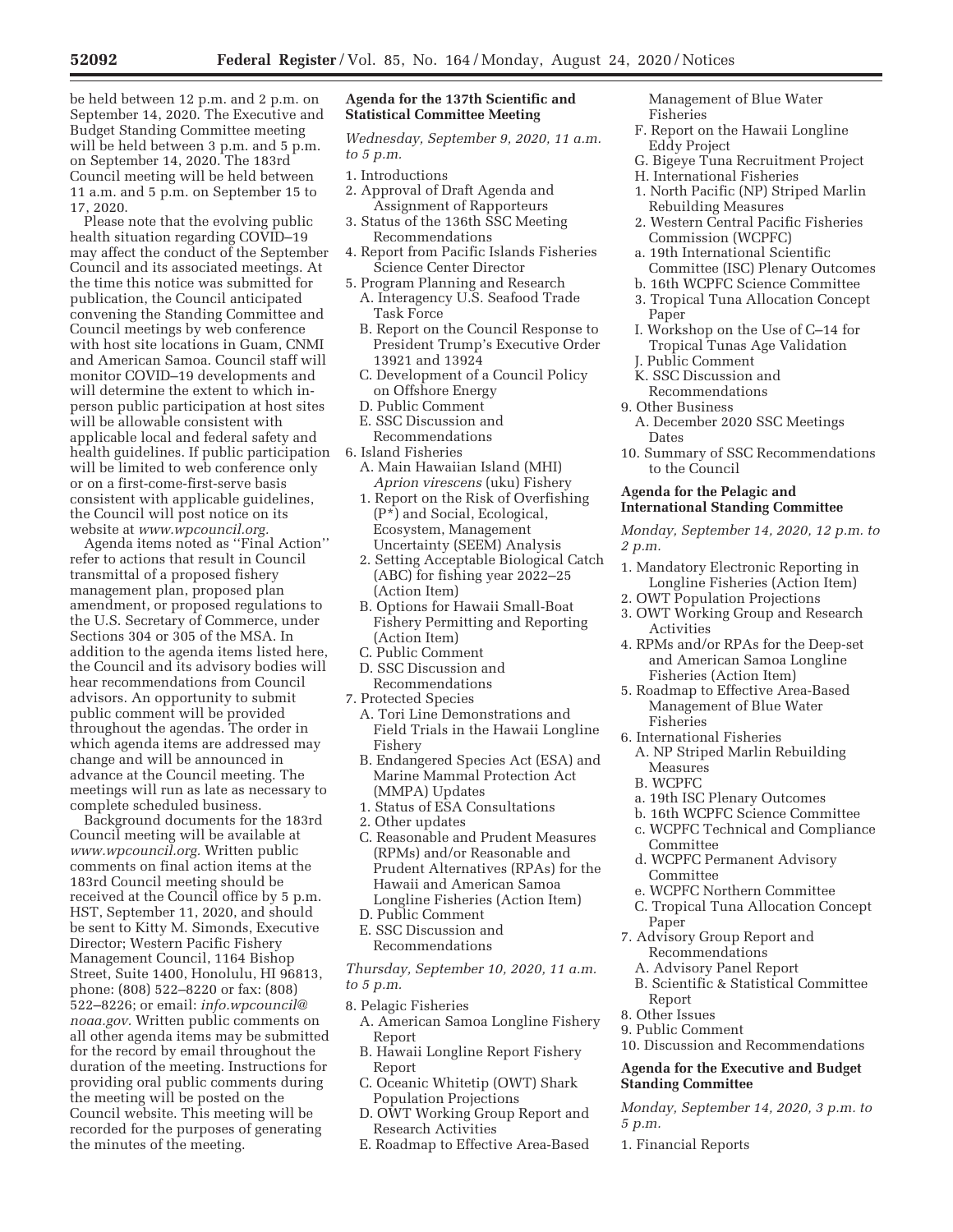- A. Current Grants
- 2. Administrative Reports
- 3. Council Coordination Committee Meetings
- 4. Council Family Changes
	- A. Non-Commercial Fishery Advisory Committee (NCFAC) Terms of Reference and Membership
	- B. Fishing Industry Advisory Committee (FIAC) Terms of Reference and Membership
- 5. Meetings and Workshops
- 6. Letters to the Administration
- 7. Other Issues
- 8. Public Comment
- 9. Discussion and Recommendations

# **Agenda for the 183rd Council Meeting**

*Tuesday, September 15, 2020, 11 a.m. to 5 p.m.* 

- 1. Welcome and Introductions
- 2. Oath of Office
- 3. Approval of the 183rd Agenda
- 4. Approval of the 182nd Meeting Minutes
- 5. Executive Director's Report
- 6. Agency Reports
	- A. NMFS
	- 1. Pacific Islands Regional Office
	- 2. Pacific Islands Fisheries Science Center
	- B. NOAA Office of General Counsel Pacific Islands Section
	- C. Enforcement
	- 1. U.S. Coast Guard
	- 2. NOAA Office of Law Enforcement 3. NOAA Office of General Counsel
	- Enforcement Section
	- D. U.S. State Department
	- E. U.S. Fish and Wildlife Service
	- F. Public Comment
	- G. Council Discussion and Action
- 7. Mariana Archipelago
	- A. Guam
	- 1. Isla Informe
	- 2. Department of Agriculture/Division of Aquatic and Wildlife Resources Report
	- 3. CARES Act distribution of funds
	- 4. Guam Community Activities
	- B. CNMI
	- 1. Arongol Falú
	- 2. Department of Land and Natural Resource (DLNR)/Division of Fish and Wildlife Report
	- 3. CARES Act distribution of funds
	- 4. CNMI Community Activities
	- C. Advisory Group Reports and Recommendations
	- 1. Advisory Panel Report
	- 2. Scientific & Statistical Committee Report
	- D. Public Comment
- E. Council Discussion and Action
- 8. Program Planning and Research
	- A. National Legislative Report
	- B. Draft Offshore Energy Policy
	- C. Standardized Bycatch Reporting

Methodology

- D. Update on Draft Aquaculture Programmatic Environmental Impact Statement
- E. Electronic Technologies Implementation Plan
- F. Report on the Council Response to President Trump's Executive Order 13921 and 13924
- G. Interagency US Seafood Trade Taskforce
- H. Modifications to the PRIA Objectives and Projects in the Pacific Remote Island Areas (PRIA) Marine Conservation Plan
- I. Advisory Group Report and Recommendations
- 1. Advisory Panel Report
- 2. Scientific & Statistical Committee Report
- J. Public Comment
- K. Council Discussion and Action

*Wednesday, September 16, 2020, 4:30 p.m. to 5 p.m.* 

Public Comment on Non-Agenda Items

*Wednesday, September 16, 2020, 11 a.m. to 5 p.m.* 

- 9. American Samoa Archipelago
	- A. Motu Lipoti
	- B. Department of Marine and Wildlife Resources Report
	- C. CARES Act distribution of funds D. American Samoa Community
	- Activities
	- E. Advisory Group Report and Recommendations
	- 1. Advisory Panel Report
	- 2. Scientific & Statistical Committee Report
	- F. Public Comment
	- G. Council Discussion and Action
- 10. Hawai'i Archipelago & PRIA
	- A. Moku Pepa
	- B. DLNR/Division of Aquatic Resources Report
	- C. Options for Mandatory Permitting and Reporting for Hawaii's Smallboat Fishery (Initial Action)
	- D. MHI Uku Fishery
	- 1. P\* and SEEM Working Group Report
	- 2. Specifying Annual Catch Limits for MHI Uku (Final Action)
	- E. CARES Act funding distribution
	- F. Hawaii Community Activities
	- G. Advisory Group Report and Recommendations
	- 1. Advisory Panel Report
	- 2. Scientific & Statistical Committee Report
	- H. Public Comment
- I. Council Discussion and Action
- 11. Protected Species
	- A. ESA and MMPA Updates
	- 1. Status of ESA Consultations
	- 2. Other ESA and MMPA Updates
- B. Tori Line Demonstrations and Field Trials in the Hawaii Longline Fishery
- C. Advisory Group Report and Recommendations
- 1. Advisory Panel Report
- 2. Scientific & Statistical Committee Report

E. Council Discussion and Action *Thursday, September 17, 2020, 11 a.m.–* 

12. Pelagic & International Fisheries A. Hawaii Longline Fishery Report B. American Samoa Longline Fishery

C. Mandatory Electronic Reporting in Longline Fisheries (Final Action) D. OWT Population Projections E. OWT Working Group and Research

F. RPMs and/or RPAs for the Deep-set and American Samoa Longline Fisheries (Initial Action) G. Roadmap to Effective Area-Based Management of Blue Water

D. Public Comment

*5 p.m.* 

Report

Activities

Fisheries

2. WCPFC

Committee

Committee

Paper

Report

Meetings

Membership

Membership

H. International Fisheries 1. Update on NP Striped Marlin Rebuilding Measures

a. 19th ISC Plenary Outcomes b. 16th WCPFC Science Committee c. WCPFC Technical and Compliance

d. WCPFC Permanent Advisory

e. WCPFC Northern Committee 3. Tropical Tuna Allocation Concept

4. International Fisheries Meeting MMPA Equivalencies and Other Relevant International Issues I. Advisory Group Report and Recommendations 1. Advisory Panel Report

2. Scientific & Statistical Committee

J. Standing Committee Report and

L. Council Discussion and Action

C. Council Coordination Committee

Recommendations K. Public Comment

13. Administrative Matters A. Financial Reports 1. Current Grants

B. Administrative Reports

D. Council Family Changes 1. NCFAC Terms of Reference and

E. Meetings and Workshops F. Letters to the Administration G. Standing Committee Report and

Recommendations H. Public Comment

2. FIAC Terms of Reference and